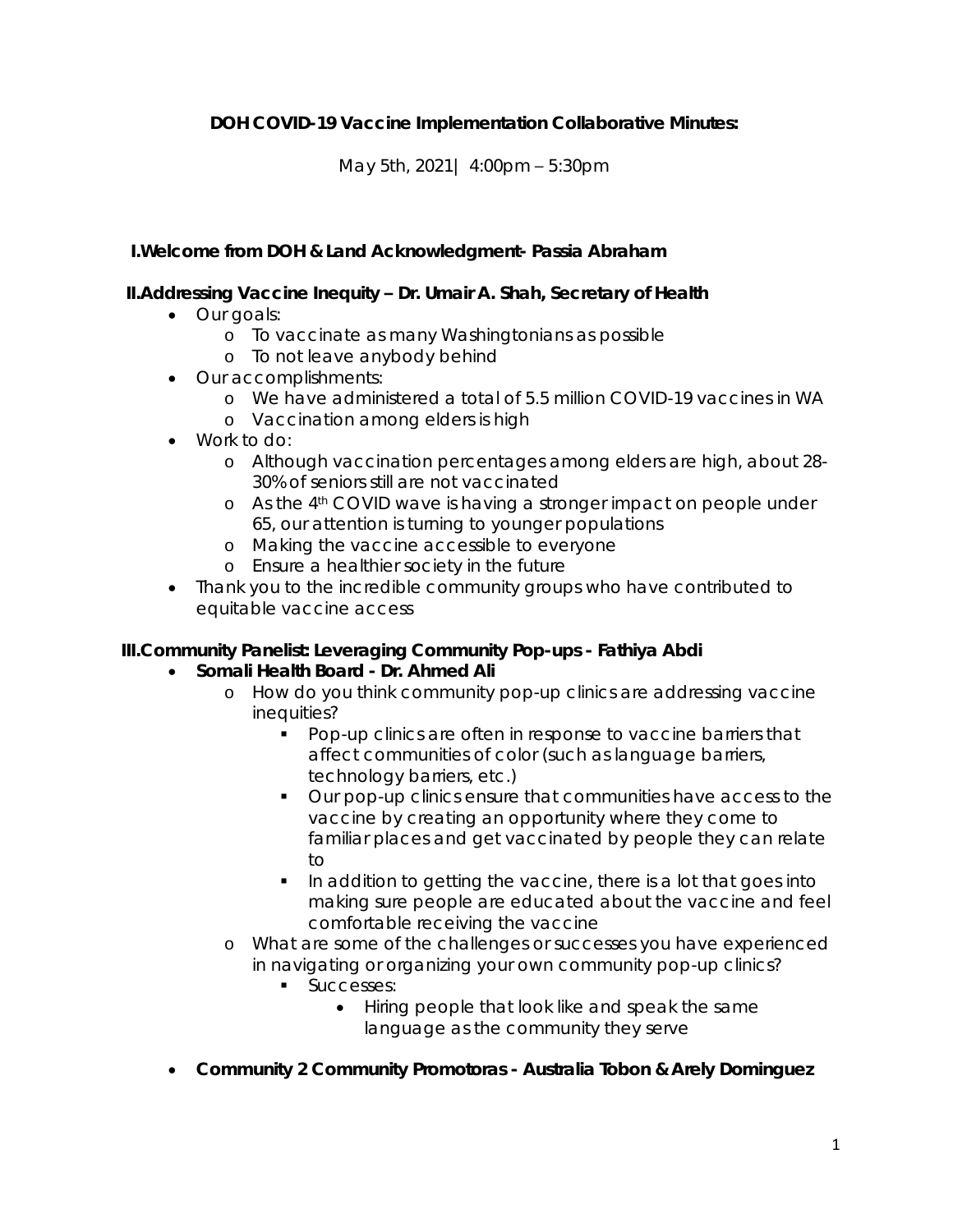- o How do you think community pop-up clinics are addressing vaccine inequities?
	- **Our pop-up clinics/outreach helped address technology,** language, and access barriers affecting immigrant community workers
	- We have helped make vaccines more accessible to Latinx/immigrant worker communities by helping people register and providing educational outreach
	- We have also collected data from farm workers on how they would like to see vaccine access improved and advocated for them at the state level
	- **Provided vaccine testimonies and answered questions about** the vaccine to address vaccine hesitancy in the community and make the community feel comfortable
- o What are some of the challenges or successes you have experienced in navigating or organizing your own community pop-up clinics?
	- **Successes:** 
		- Making a welcoming environment
		- Having talking points for community concerns
		- Partnering with a trusted vaccine distributor
			- o Had an established relationship with Fred Hutch and the Center for Multicultural Health
		- Getting to know community members and learning from them about barriers experienced
		- Partnering with the North Sound Accountable Community of Health to assist with administrative work such as scheduling and staffing vaccine sites
			- o People who are setting up community pop-up clinics should reach out to their local Accountable Community of Health and ask how they can support BIPOC and vaccine equity
	- Challenges:
		- Racist harassment at vaccine sites needing to prepare for this ahead of time
- **New Beginnings Christian Fellowship - Dr. Joycelyn Thomas**
	- How do you think community pop-up clinics are addressing vaccine inequities?
		- We tailor our services to fit the needs of the community
		- We are vaccinating African American community members at the New Beginnings Christian Fellowship, which has been a hub for this community
		- We provide peer educators who are present at the vaccine clinic to interact with folks, consult them, and answer questions
	- What are some of the challenges or successes you have experienced in navigating or organizing your own community pop-up clinics?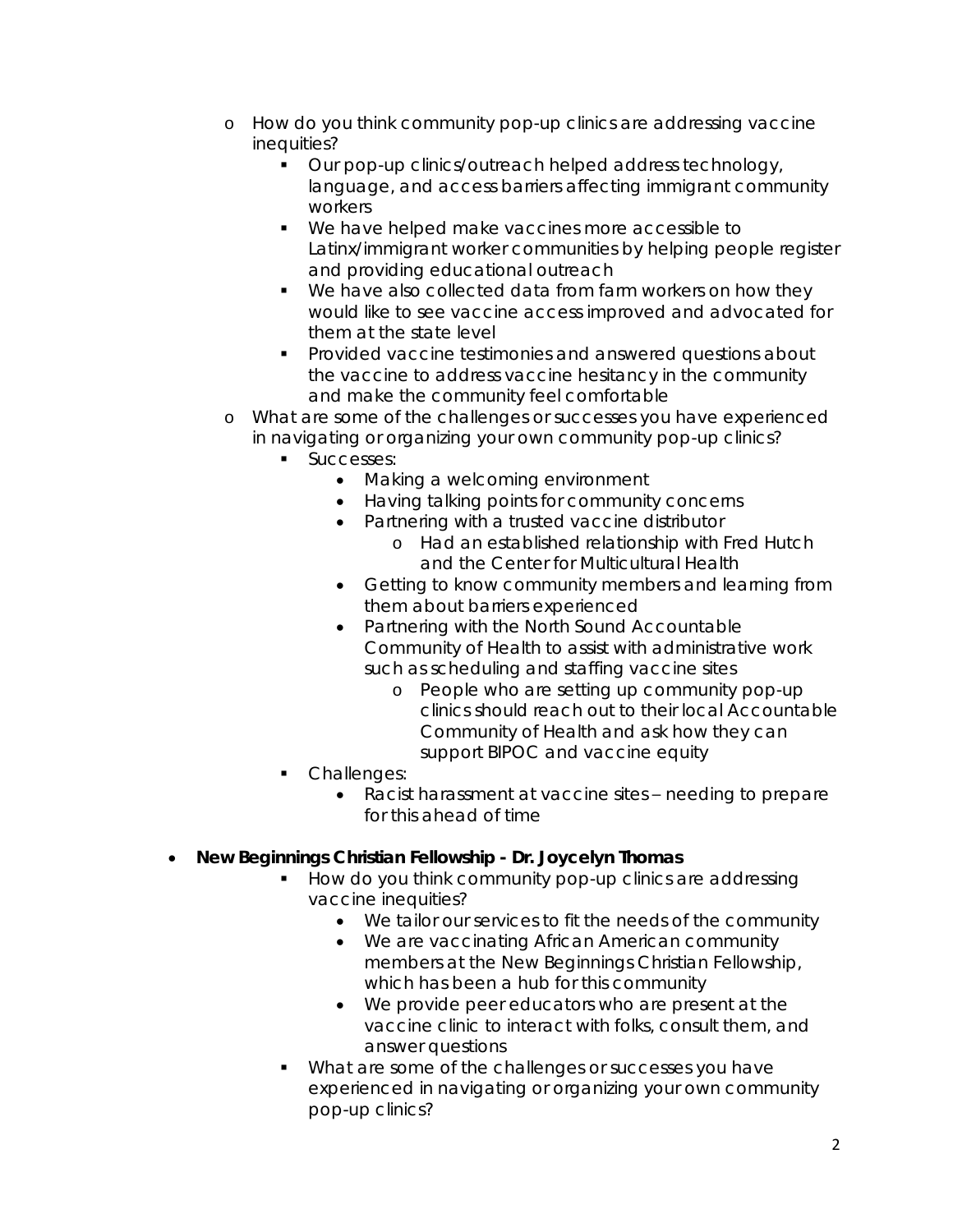- Success:
	- o Use of trusted messengers
	- o Making sure that clinic location is at a familiar location for community members (such as a church, community center, senior center, etc.)
	- o Ensuring people are able to register for vaccine appointments and having people present at vaccine sites to answer any questions
	- o Partnering with a trusted vaccine distributor
- Challenges:
	- o Making sure not to waste vaccines
- **IV.Community Feedback Session (Breakout room notes are at the end of this document) - Hang Ngo**
	- Breakout rooms:
		- o American Indian/Alaska Native
		- o Asian American
			- **Facilitator: Keshreeyaji Oswal**
		- o Native Hawaiian & other Pacific Islander (NHOPI)
			- **Facilitator: Betty Cortes; Pacific Islander Health Board**
		- o Latinx
			- **Facilitator: Esteban Ortiz; Tri City Hispanic Chamber**
		- o Black/African American
			- **Facilitator: Lynese Cammack; NAACP Youth Council**
		- o Agricultural workers
		- o People unhoused
			- **Facilitators: Kristina Sawyckyj and**
			- **Mike Mathias; Anything Helps**
		- o Immigrant & Refugee
			- Facilitator: Andrew Ashifou- Community advocate for HIV/Aids population and immigrants & refugees
		- o People with disabilities
			- **Facilitators: Jim House; Community member/WA State** Independent Living Council and Gabriela Ewing; Hispanic Disability Support SWWA (Pasitos Gigantes)

### **V.Closing Remarks**

- Thank you to our facilitators and community partners!
- Community Safety Concerns
	- o We'd like to reaffirm WA Department of Health's support for community-specific pop-up sites! Community vaccination pop-ups are a pro-equity strategy to ensure equitable vaccine distribution for our disproportionally impacted communities! Community pop-up sites bring vaccine *to* the community. You are helping to close the gap and address access barriers that communities are facing. We'd also like to acknowledge that some of our partners have experienced some safety concerns because of their community-specific efforts. If you have questions or need support, please reach out to us at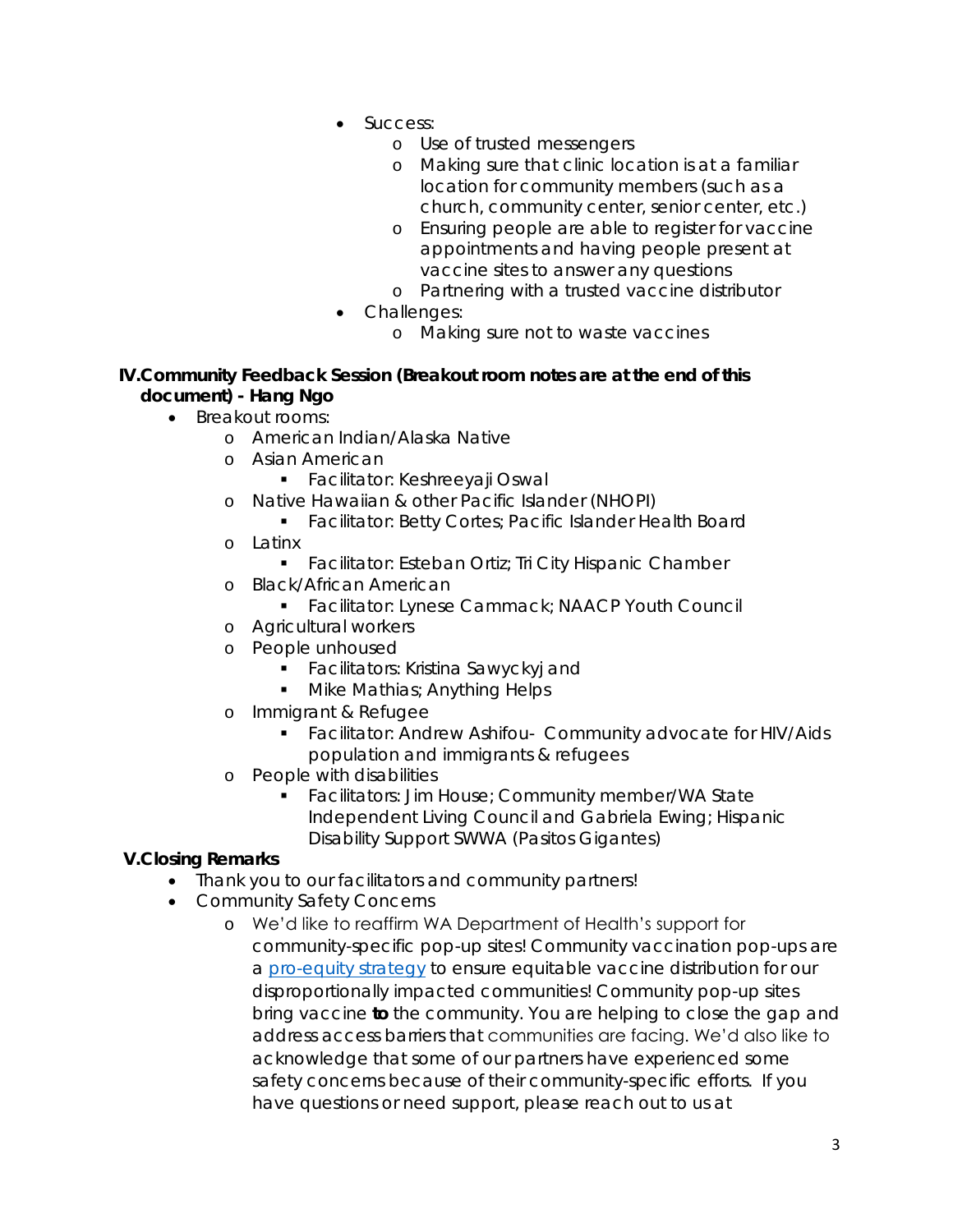**vax.collaborative@doh.wa.gov.** We will connect you to the appropriate DOH leaders within our COVID-19 response!

**Addressing Vaccine Inequity & Leveraging Community Pop-up Clinics**

## Small Group Discussions

- Facilitator Discussion Prompts
	- o What are some examples of successful and innovative community pop-up clinics?
	- o What are some strategies you have found helpful along the way to plan/coordinate community pop-ups? Challenges?

**American Indian/Alaska Native**

• No attendees

**Asian American** 

**Facilitator:** Keshreeyaji Oswal; Community Member

Examples: Successful & Innovative Clinics

- Muslim Association of Puget Sound
	- o They have done pop-up clinics, and can provide resources and support for those looking to do pop-up clinics

- Community-Based Organizations (CBOs) are understaffed
- CBO scheduling challenges
	- o CBOs receive information about pop-up clinics with short notice
		- Short notice affects ability to schedule It takes a long time to schedule people, and scheduling people with short noticecan overburden the scheduling system
	- o A lot of personal information is required in scheduling system
		- **Clinics requesting less information (for example: just name and** contact info) makes scheduling easier
	- o The scheduling system is not set up in a user-friendly way
		- **Some information is optional but it is unclear how to skip questions**
	- o Questions vary from system to system
	- o Better to do pre-vaccine screening onsite
- Some people have a preference for vaccine type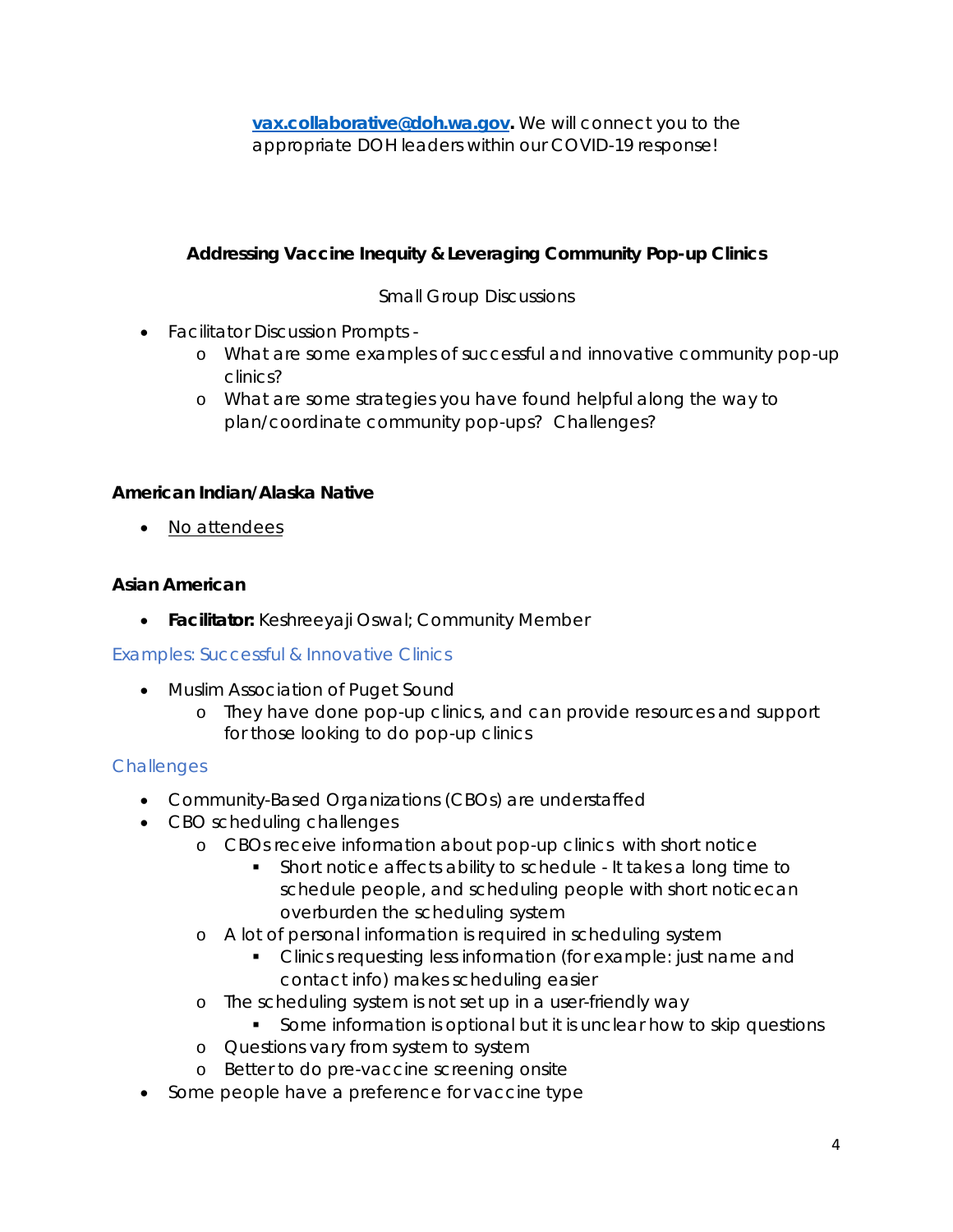- o Most clinics don't have refrigerators to store vaccines
- o A lot of clinics don't have the option to choose a type of vaccine
- Vaccine Options
	- o People do want to have a choice of vaccine type
	- o People choose a vaccine based on influence from family, friends, and information received

**Native Hawaiian & Pacific Islander**

**Facilitator:** Betty Cortes; Pacific Islander Health Board (PIHB)

### Examples: Successful & Innovative Clinics

- Pacific Islander Health Board (PIHB) has not established a pop-up clinic to date, but has opted to collaborate with other Native Hawaiian or Other Pacific Islander (NHOPI)organizations
	- o Doing a pop-up in Snohomish with Marshallese community
- Collaboration with Asian Pacific Islander Cultural Center (APICC)

## **Strategies**

- Having the community come together instead of community members battling about who is in charge or who would take credit for the pop-up clinic, focusing on the larger reason for bringing the community together; these pop-up clinics are not about who is taking the lead
- Balancing assets and shared resources
	- o For example, can provide photography services for the organization that you are collaborating with if photographs would be useful for documenting the clinic
- Need to be attentive to what is important in the culture food was provided

- Need more funding to support communities and churches
- With all of the J&J fears, it may be necessary to incentivize people to get vaccinated Asian Pacific Islander Cultural Center(APICC) has used incentives)
- J&J pause need talking points about why the pause was discontinued
- Had a problem accessing on-site translation services
	- o There is a requirement that translators are certified to provide translation on-site – There is a need to have volunteer uncertified trusted community members to translate for community individuals( DOH has not responded to this request)
- Need more than one translator to cater to the multiple language needs of community members
- Planning for pop-ups is difficult because people are working and do not have much time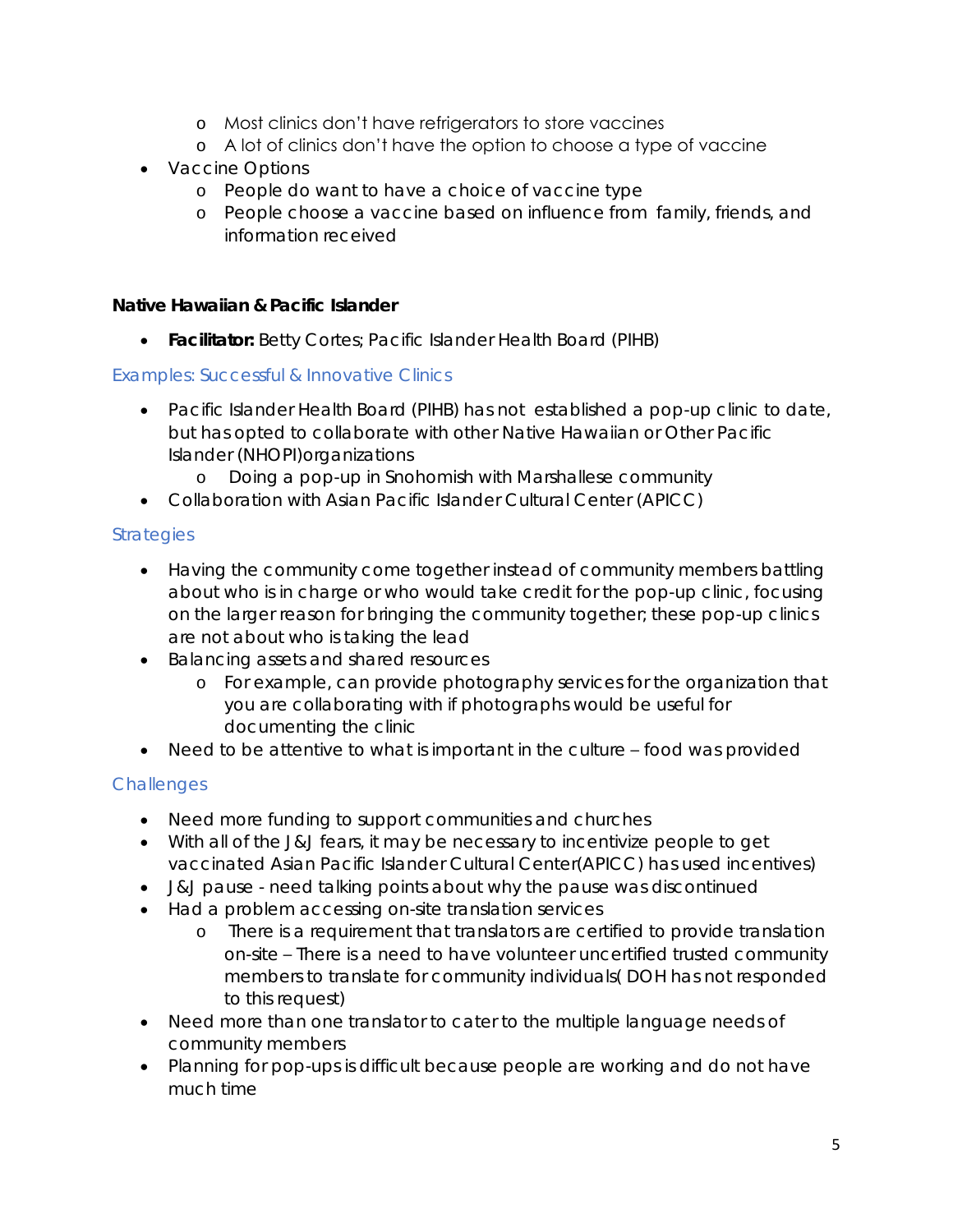- Getting to pop-ups may be difficult because transportation is not available
- Some community partners were charged for COVID-19 testing by a hospital system – up to \$400

**Latinx (Spanish Interpretation)**

**Facilitator:** Esteban Ortiz; Tri City Hispanic Chamber

#### Examples: Successful & Innovative Clinics

- Videos with trusted community leaders that represent the Latinx community
	- o Latinx community leaders who have received the vaccine serve as a model
- Pierce: Latinx Unidos partnered with public school districts
	- o They sent out automated calls to community members and connected with community partners to inform of vax events
- Got help with scheduling and interpretation, dual-language staff assisted to speak about side effects and who to contact if they have adverse reactions
- Set up google phone line where people can call to sign up for a vaccine appointment

### **Strategies**

- Use approach: "We are offering vaccines" vs. "I am going to give you a vaccine"
- Continue to address Myths:
	- o There are [micro]chips in the vaccine, you'll turn into a zombie, the vaccine will cause infertility issues, "se les va a voltear la canoa?", other misconceptions/things that are not factual
- Giveaways/gift cards can help attract people to come to events
- Outreach to homebound members has been successful for providing one-to-one vaccination services
- One-on-one conversations with community members help address concerns/questions/hesitancy and are a culturally sensitive way to connect with the community
- Time is needed with people so they can ask questions and share vaccine concerns
- Utilizing social media and radio for communication and outreach efforts
- Holding events with doctors who can answer questions. Having medical providers who could provide one-to-one conversations with people who are hesitant
- Going out to employer sites multiple times to share information before administering vaccines to community members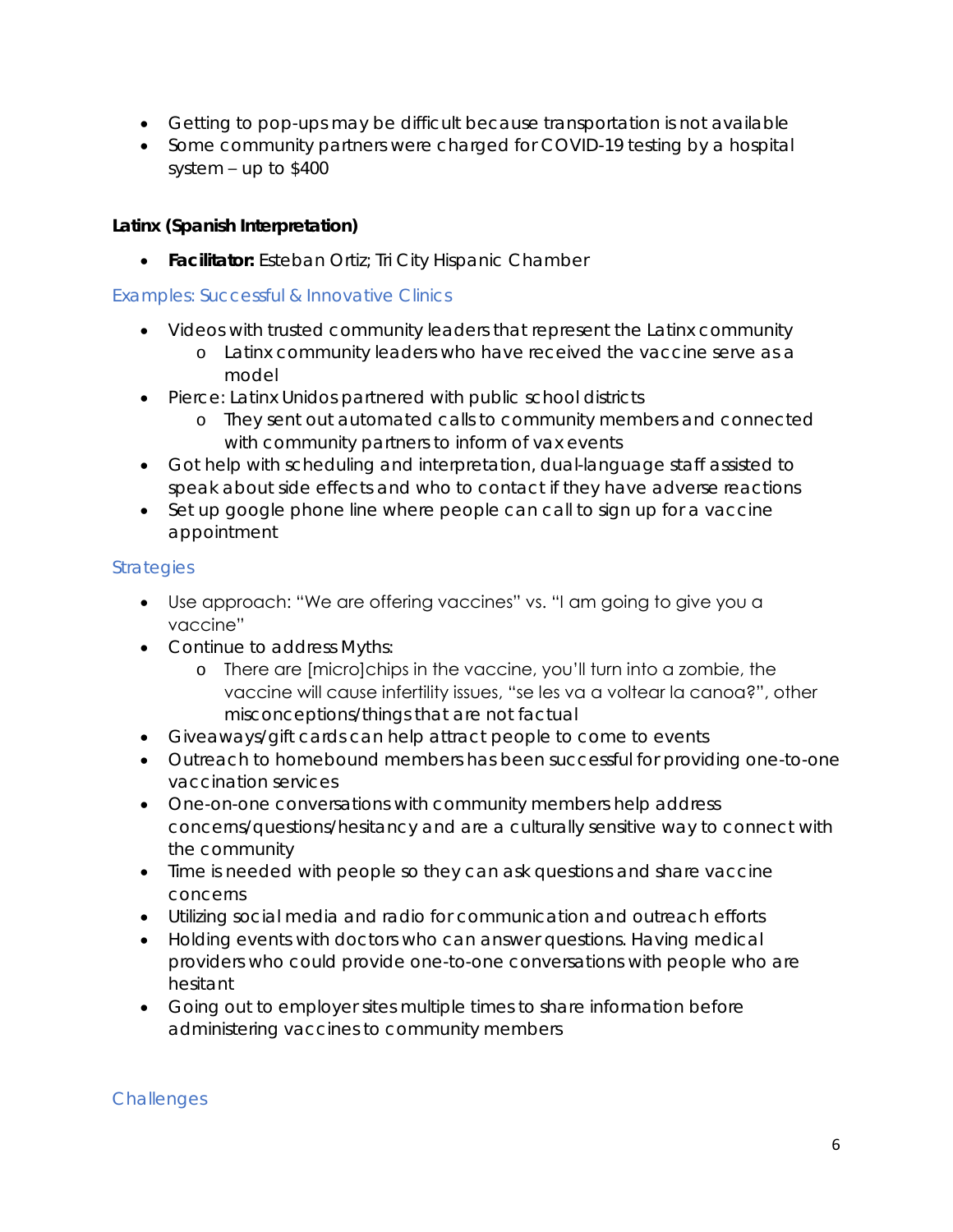- Latinx CBO's need long-term sustainable funding
- CBOs need support and resources to address vaccine fears (i.e. Information about ingredients in the vaccine, talking points on J&J)
	- o J&J scare was very damaging J&J is back but not everyone is trusting it
- There are some religious beliefs that vaccines were made using fetal cells
- **•** Accessibility:
	- o Getting a vaccine takes too much time during the week, people are concerned they will miss work
- A lot of mistrust and misinformation from home countries
- Agricultural workers' specific concerns:
	- o Employers had pop-up clinics come out to work sites but sometimes people were not ready
	- o Hesitancy from growers to allow farmworkers to come to vaccine sites or for organizations to go out to work sites
	- o When are workers available?
		- **•** Prime season is right now. Agricultural workers will be working until November/October
		- **More success when vaccination events are moved to Saturday** from 2-7 pm
	- o Reaching agricultural workers at the local level
		- They are a little hesitant to go out or ask for time off
	- o DOH needs to reach rural areas
- Cultural component: we need to offer 1:1 services This will require more staff and more time to help people get the information that they need to get vaccinated
- Misinformation: We need to take the time to talk to community members to debunk vaccine myths and share trustworthy information

# Recommendations

- DOH can support vaccine outreach efforts by addressing fears of missing out on work
	- o Directly address issues and have information in indigenous languages.
- DOH can support vaccine efforts by asking employers to give employees incentives for getting the vaccine
	- o For example: give workers paid time off for going to get the vaccine offsite, offer time off after getting the vaccine on-site
- DOH can help by asking growers/employers to offer extra sick days off for getting the vaccine
	- o Workers already get very few or no days off and we are asking them to use up sick days to get the vaccine

### **Black/African American**

**Facilitator:** Lynese Cammack; NAACP Youth Council;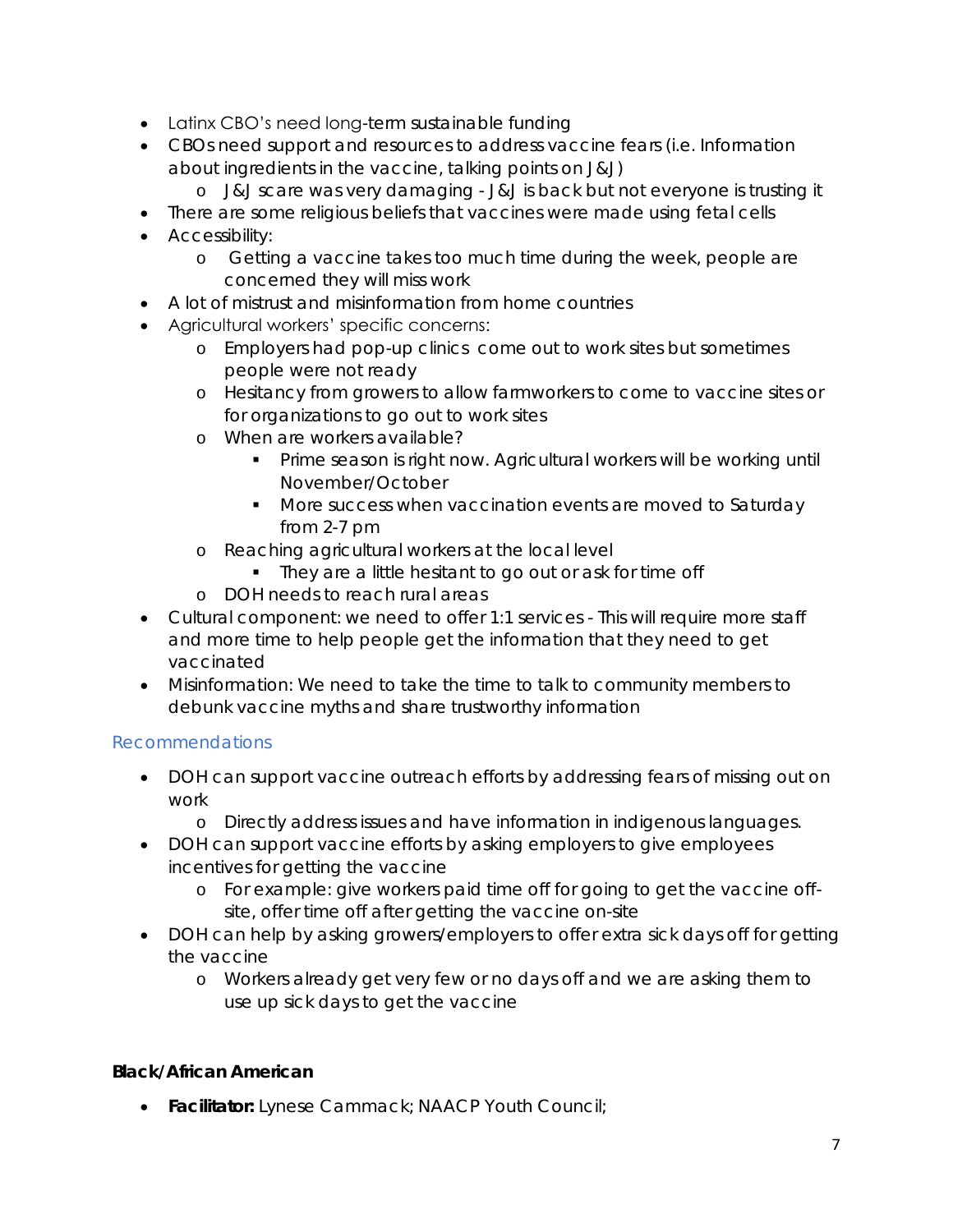**Support: Passia, Christymarie**

## Examples: Successful & Innovative Clinics

- Tacoma Ministerial Alliance + Tacoma Pierce County Health Department TPCHD
	- Vaccinated 300 people at Shiloh Baptist Church
- Native Project/NAACP Spokane
	- Partnered with Spokane ministerial association and other CBOs
	- 600 participants for first & second dose
	- Party atmosphere, people of color, food boxes and music were present
	- Created google docs to sign people up
		- Load was shared among volunteers
		- Gave  $2^{nd}$  appointment info at  $1^{st}$  appointment & sent out email reminders for 2nd appointment
	- Native project had preexisting wrap-around services available including health care professionals that were able to vaccinate
	- Provided appointments for people that missed  $2<sup>nd</sup>$  dose to come in a few days after

# **Strategies**

- Partnering with churches
- Doing outreach to LPN/RNs to administer vaccines
- Planning with the Fire Department
- Giving people instructions on who to call if/when they miss their 2<sup>nd</sup> dose appointment
- Considering safety when planning
	- o I For example: Attacks towards API + Black community
- Giving incentives by partnering with businesses such as bars
	- o "Shot for Shot"
	- o LGBTQ Bars to reach the LGBTQ community
- Partnering with MultiCare
	- o Allowed for planning in advance with set scheduling
- Postering and canvassing to reach a younger demographic
- Incorporating art, music, and culture fairs at vaccine clinics

- Meeting the minimum requirements to get vaccine supply for pop-up clinics
- Hesitancy
	- o Pause of J&J
	- o Other hesitancy concerns
- Safety/Racist encounters
	- o Being attacked while doing outreach
		- **Accused of stealing mail, chased down in car**
	- o Not able to do outreach without being met with hostility
- Needing to find a Registered Nurse or LPN to help administer vaccines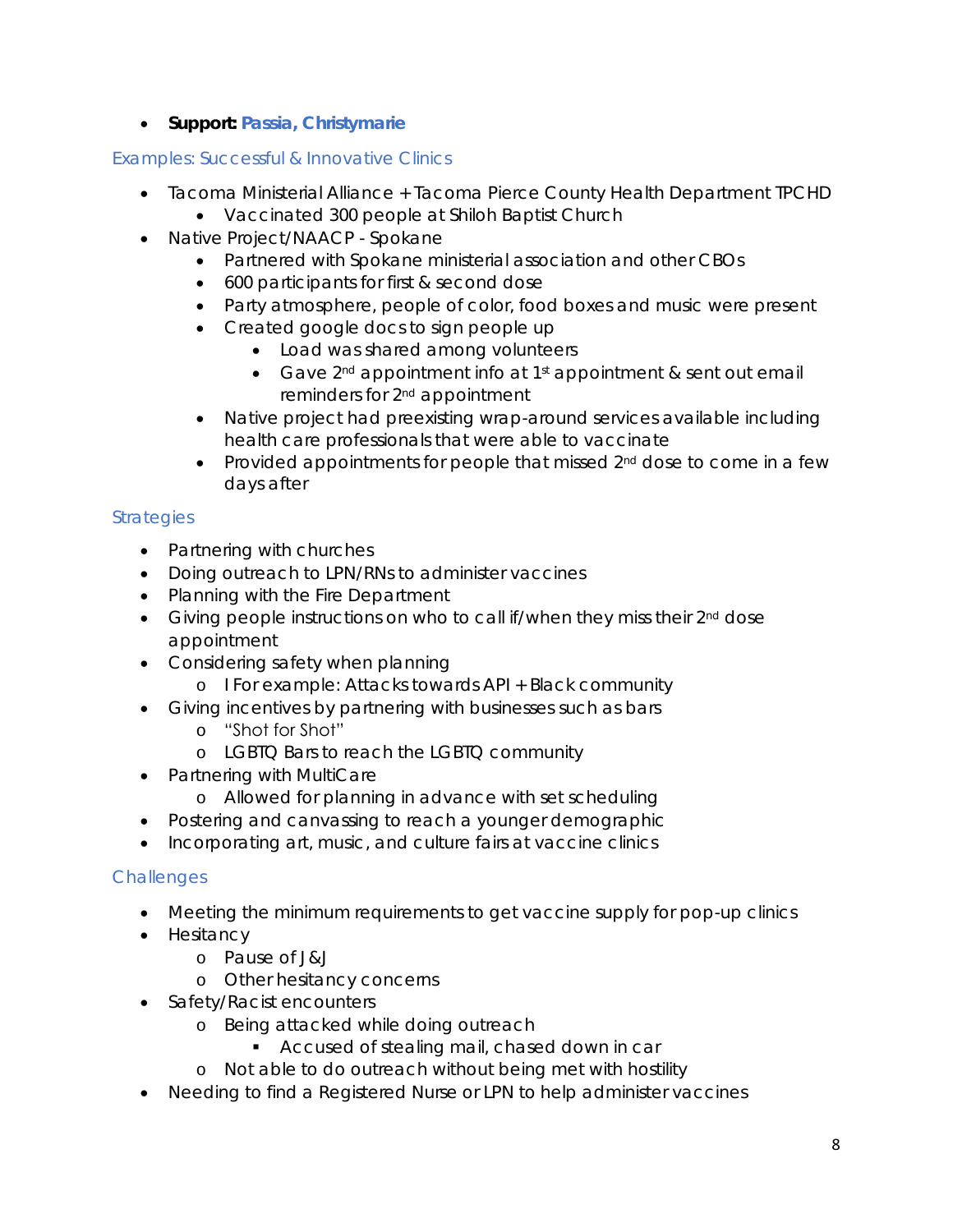- Time needed to do outreach
	- o Unable to do last-minute events

**Individuals experiencing homelessness (Closed Captioning)** 

- **Facilitator:** Kristina Sawyckyj; Community Member (Project manager for Lived Experience Project and Co-chair on the Community Advisory Group for Health Care for the Homeless) & Mike Mathias; Anything helps
- **Support: Tara Bostock**

#### Examples: Successful & Innovative Clinics:

- In Seattle, the fire department has been helpful in reaching people—there is trust toward the fire department and lots of people came to these pop-up clinics
- Might be helpful to have pop-ups in hotel lobbies where people are staying
- Previously had a good experience with a syringe services program, using harmreduction strategies
- The goal would be to use the one dose J&J at pop-up clinics for this population
- Success with hepatitis A vaccine with homeless outreach teams that go out into the field--"hot teams"--and know where unhoused folks are located

### **Strategies**

- Big grassroots efforts to map out the encampments
- Incentives are helpful (gift cards, bus passes, lotteries for a chance to win prizes etc.)
- Need to reduce vaccine access barriers as much as possible
	- o People need a place to put their stuff
	- o Important to have a space for participants to ask questions
	- o Perhaps people wouldn't want to be in a space with a lot of other folks
- Partner with organizations that people feel comfortable with—figure out who those leaders are for the unsheltered population
- Train folks from the community and pay them to go out and talk to other folks and spread the word

### **Challenges**

- Lumen Field has multiple access barriers, for example: they are not letting folks in at times, they don't have places for people to put their stuff, they don't allow people to bring in pets, and unhoused folks are being discriminated against
- Low resources for some local health jurisdictions who have a hard time paying folks who are doing the outreach

**Immigrant & refugees**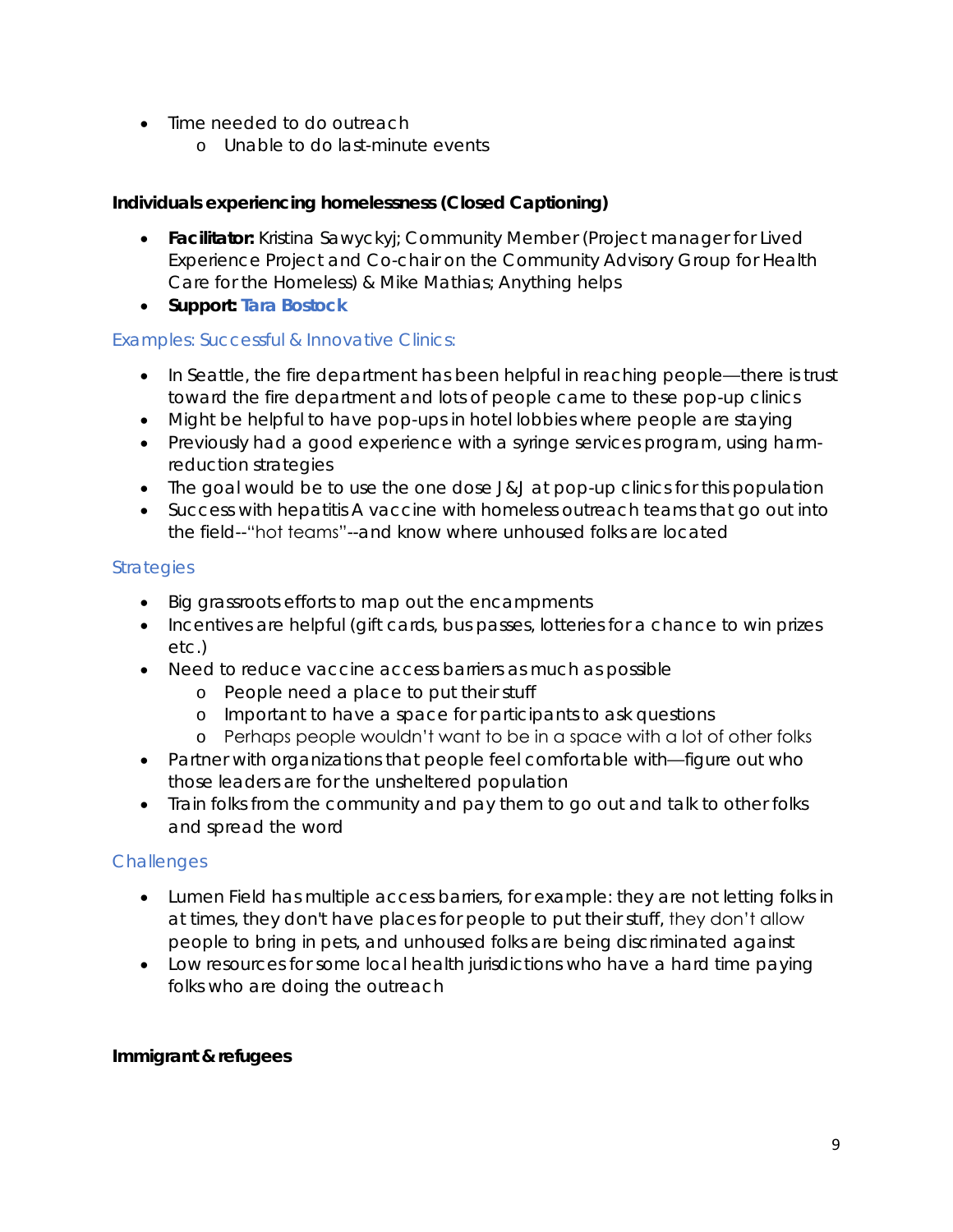**Facilitator:** Andrew Ashifou; Community advocate for HIV/Aids population and immigrants & refugees

## Examples: Successful & Innovative Clinics

- Khmer Health Board partnership with Harborview and King County Public Health  $-$  planning their  $4<sup>th</sup>$  pop-up clinic
- Ensuring pop-up clinics are Community Based Organizations (CBOs) and community driven
	- o Trusted messenger model: Making it a social gathering vs a vaccinerelated event and creating a welcoming culture/environment to help ease feelings of anxiety and fear
- Sharing vaccine experiences from community leaders and utilizing community navigators at vaccine site or over the phone
- In person interpretation is key: education + vaccine
- Creating low-barrier access (scheduling, planning, sending reminders, etc.)
- Working with specific communities—currently planning youth-specific pop-up o Planning to incorporate Art activation for youth

# **Strategies**

- For second dose ensuring pop-up clinic is in the same location, place and time so folks know who to call for clarification or questions if needed
- Co-designing with community; not leading with vaccines but leading with education and resources
- JOY is the outcome and it is centered in vaccine pop-ups

# **Challenges**

- J&J scare has an impact on pop-up clinic planning
	- o Some community partners indicate that parents are preventing youth from getting vaccinated
- Transportation concerns—recognizing that many multigenerational households have one car and have trouble getting to vaccination sites
- In person interpreters answering safety questions on site Some community members did have COVID but did not know they had to wait a few weeks before getting a vaccine and had to be turned away
- Bringing folks back for their 2<sup>nd</sup> dose

**People with disabilities (ASL and Closed Captioning)**

 **Facilitator:** Jim House; Community member/WA State Independent Living Council & Gabriela Ewing; Hispanic Disability Support SWWA (Pasitos Gigantes)

# Examples: Successful & Innovative Clinics

- Alliance of people with disabilities pop-up clinic
	- o 2 clinics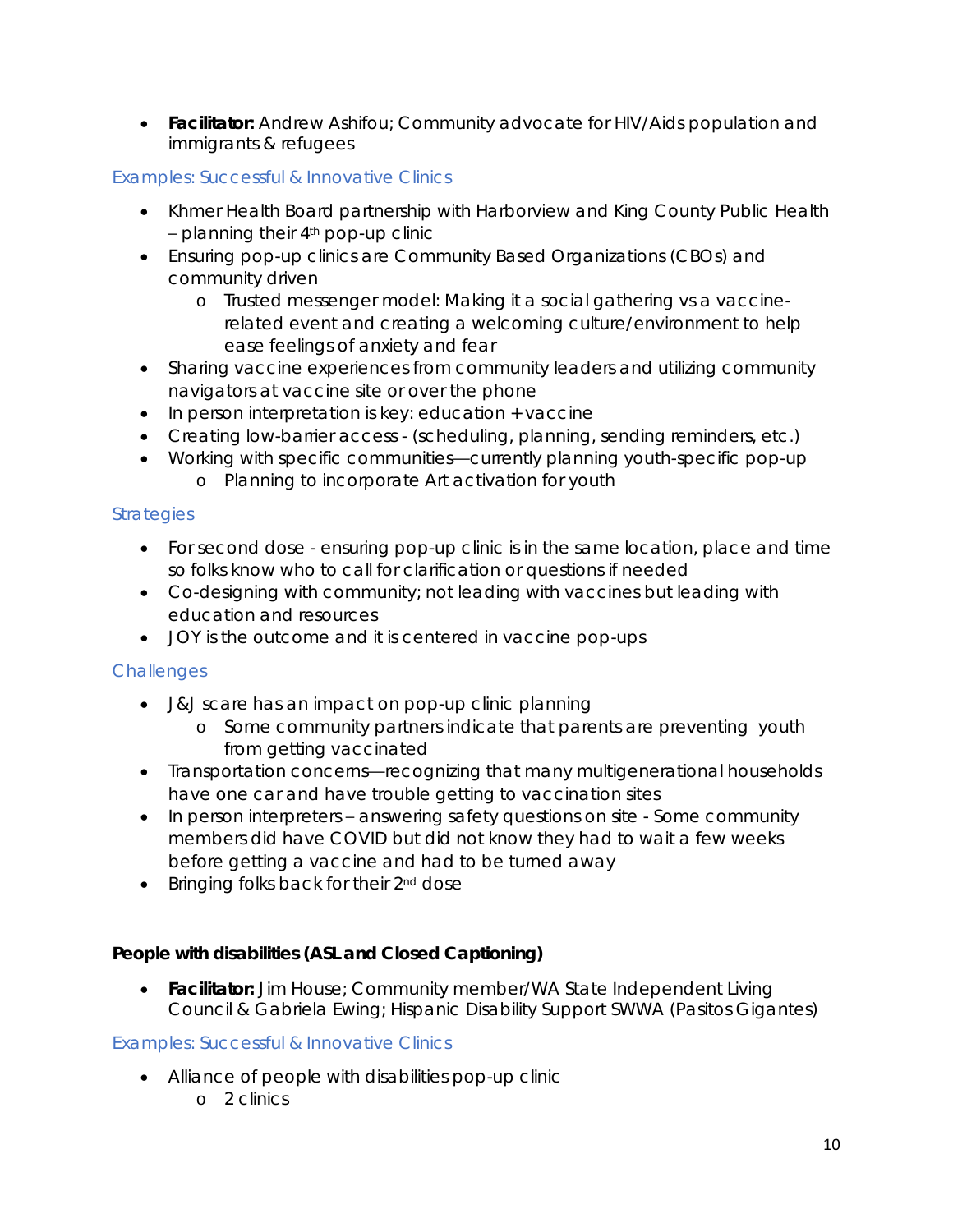Chinatown-International District pop-up clinic for Asian and Pacific Islander elders

### **Strategies**

• Calling people one by one

# **Challenges**

- Functionally illiterate folks required help from people who spoke their language
- Misinformation conversation:
	- o Approaching mistrust from a place of humility and focusing on building trust rather than engaging in arguments about facts

## **Agricultural workers**

- **Facilitator:** None (Can ask for volunteer once you're in the room or lead the discussion on your own)
- **Support: Andres Cervantes**

# Examples: Successful & Innovative Clinics

- Think about the vaccine clinic as a community organizing event; people are there to talk with people who can spend time answering questions (e.g. CHWs, promotoras, interpreters, etc.)
- If you plan for one clinic, plan as much as you can for the follow-up clinic as well
- Find ways to relationally stay connected with people who get vaccinated; it's not transactional, it is about community and checking in with people

# **Strategies**

- Using the same staff at clinics to build familiar faces and trust
- Pop-up clinics have been an opportunity for mass outreach to the farmworker community; pop-up clinics with education and trusted messages through family and friends
- Education is critical
- Have staff involved who have time for relationship-building with people during the clinic and are ready to provide resources and advertise future health fairs
- Vaccinate entire families/households as much as possible

- People have factory names and legal names—could be a challenge, but clinic staff provided two vaccination cards for them to support them
- Education on fertility and pregnancy